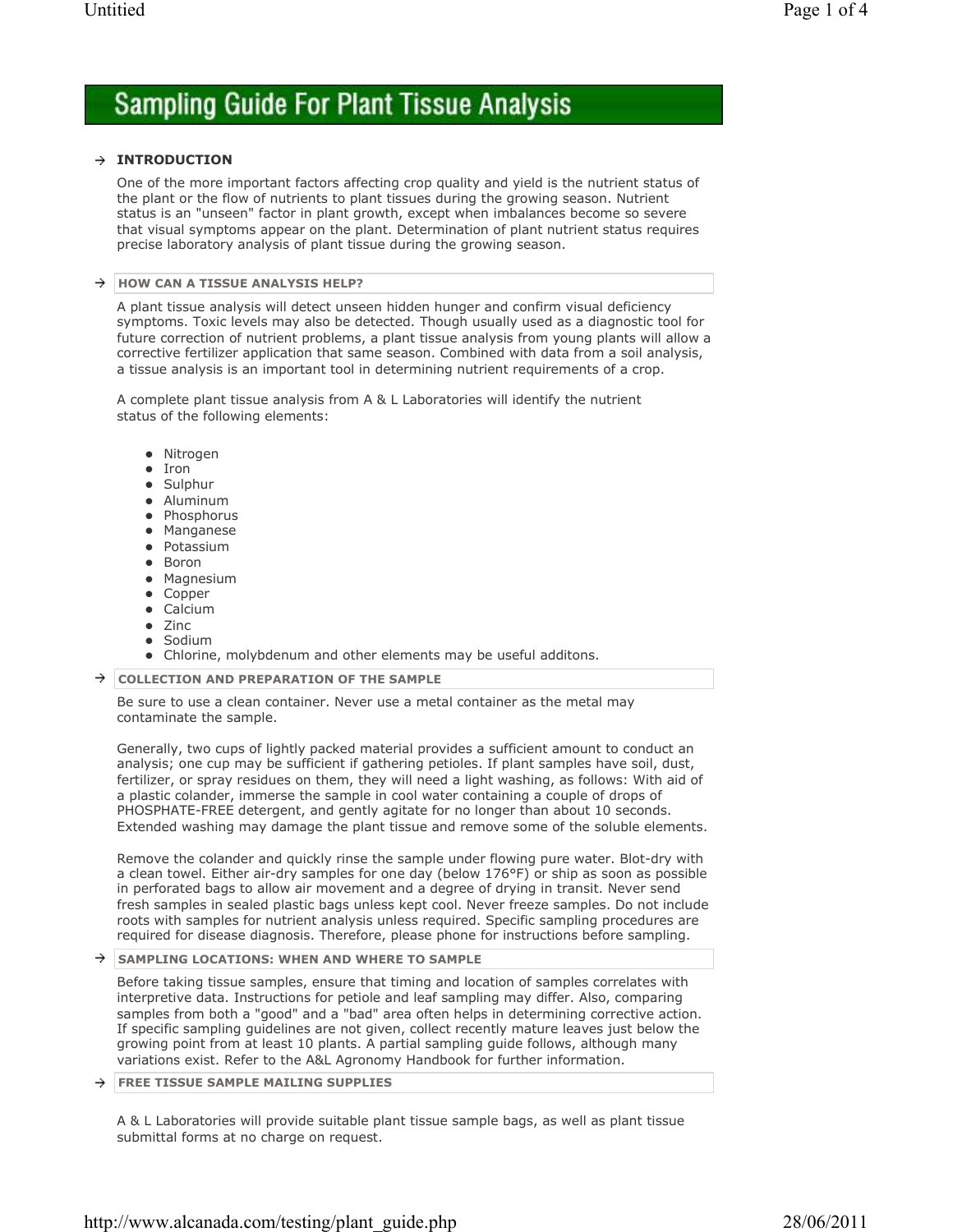The information you receive on our reports is as accurate as the information submitted with your sample. Please fill out all submittal forms as accurately, completely and legibly as possible.

**DESIRED SAMPLE LOCATION FROM COMMON CROPS**  $\rightarrow$ 





Corn - before tasseling Collect the first fully developed leaves from the top of 15 to 20 plants. (If the plant is less than 12 inches tall, collect all of the above ground portion).

Corn - from tasseling to silking Collect the leaves below and opposite from the ear of 15 to 20 plants.



Prunes, Plums (lower) Collect the leaves from non-fruiting, non-expanding, spurs at mid-season.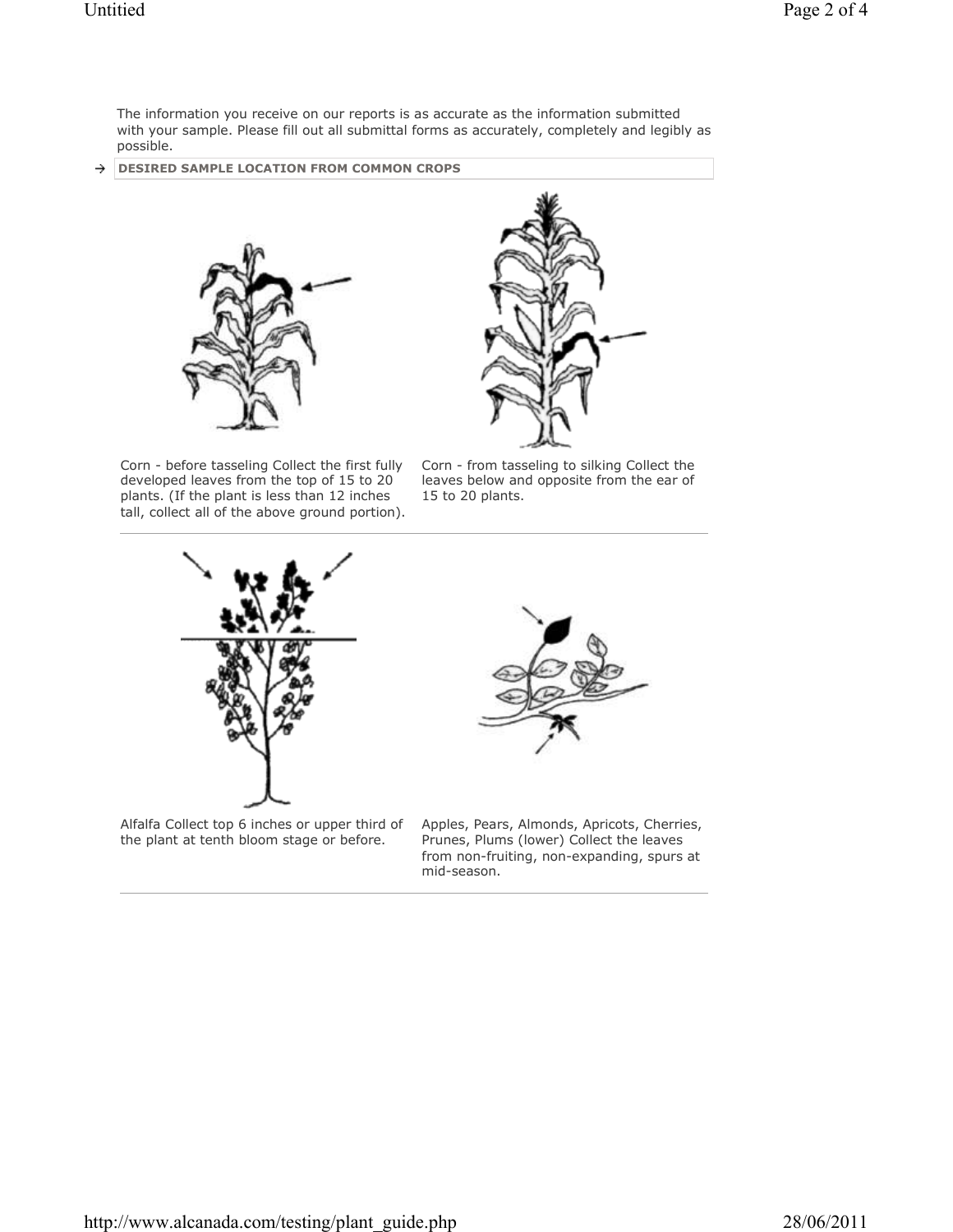



Sorghum Collect the second leaf from the top Grapes Collect the leaves opposite basal of 20-30 plants before at at heading. cluster at bloom.





Pecans, Figs, Olives, Peaches, Nectarines Collect the mid-shoot leaflets/leaves at mid season.

Soybeans Collect recently mature trifoliate leaves from the top of 20 to 30 plants prior to or during flowering. (In the seeding stage, collect all of the above-ground portion).



Small Grains Collect the four most uppermost leaf blades from the top of 25 to 40 plants. (In the seedling st age, collect all of the above-ground portion). Sample should



Cotton Collect recently mature leaves from the main stem on 40 to 50 plants selected at random at full bloom.